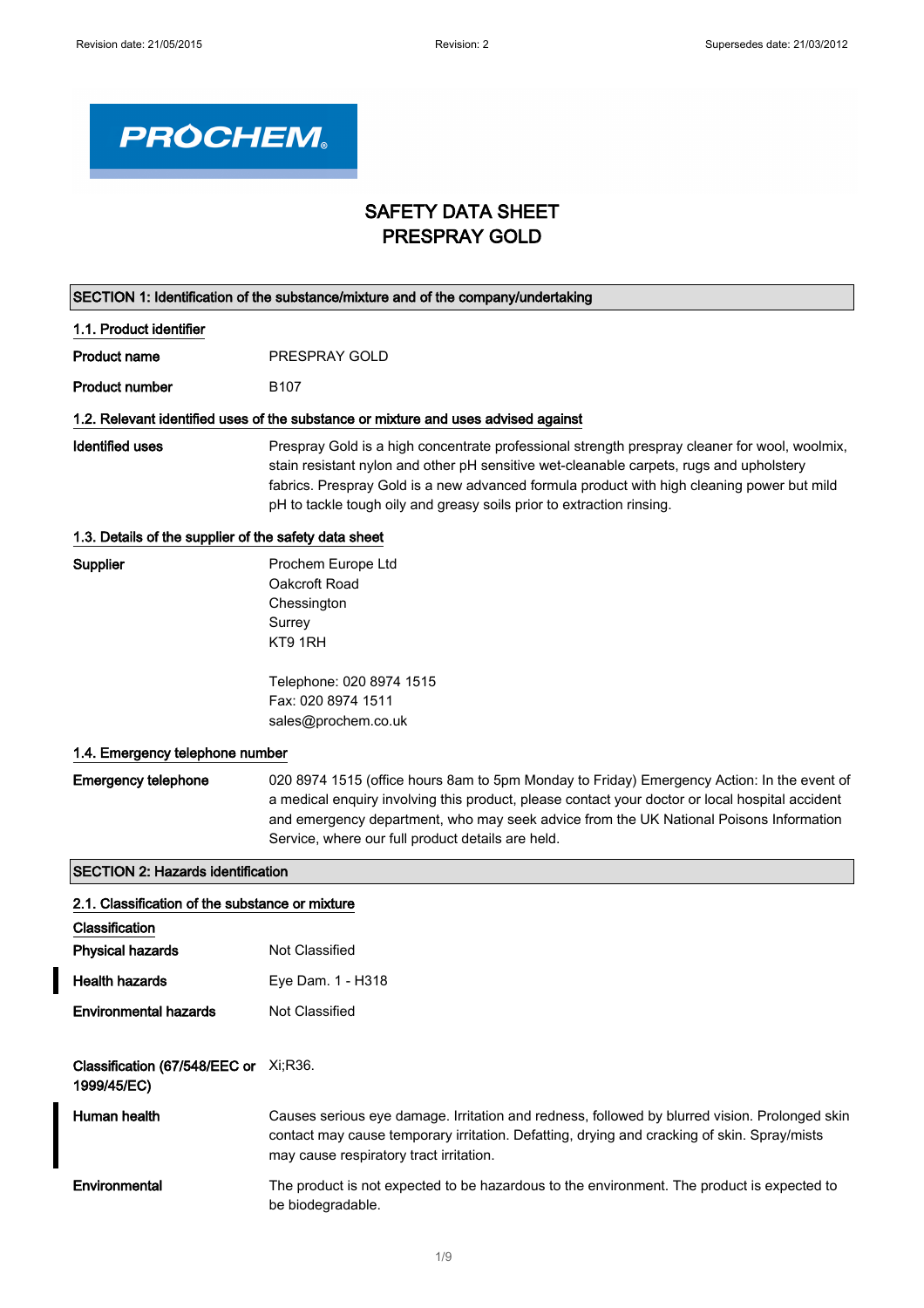#### 2.2. Label elements

# Pictogram Signal word **Danger** Danger

| Signal word                     | Danger                                                                                                                                                                                                                                                                                                                                                                                         |
|---------------------------------|------------------------------------------------------------------------------------------------------------------------------------------------------------------------------------------------------------------------------------------------------------------------------------------------------------------------------------------------------------------------------------------------|
| <b>Hazard statements</b>        | H318 Causes serious eye damage.                                                                                                                                                                                                                                                                                                                                                                |
| <b>Precautionary statements</b> | P <sub>102</sub> Keep out of reach of children.<br>P262 Do not get in eyes, on skin, or on clothing.<br>P280 Wear protective gloves/protective clothing/eye protection/face protection.<br>P305+P351+P338 IF IN EYES: Rinse cautiously with water for several minutes. Remove<br>contact lenses, if present and easy to do. Continue rinsing.<br>P310 Immediately call a POISON CENTER/doctor. |
| Contains                        | Alcohols, C9-11, ethoxylated, Tetrasodium ethylene diamine tetraacetate                                                                                                                                                                                                                                                                                                                        |
| Detergent labelling             | 5 - < 15% anionic surfactants, $5 - 5$ - < 15% non-ionic surfactants, $5 - 5$ - < 15% phosphates, $5\%$<br>EDTA and salts thereof, < 5% perfumes, Contains DMDM Hydantoin, Citral, d-Limonene,<br>Linalool, lodopropynyl butylcarbamate                                                                                                                                                        |

#### 2.3. Other hazards

See section 8 for details of exposure limits.

| <b>SECTION 3: Composition/information on ingredients</b> |                                           |          |
|----------------------------------------------------------|-------------------------------------------|----------|
| 3.2. Mixtures                                            |                                           |          |
| Alcohols, C9-11, ethoxylated                             |                                           | 5-10%    |
|                                                          |                                           |          |
| CAS number: 68439-45-2                                   |                                           |          |
| Classification                                           | Classification (67/548/EEC or 1999/45/EC) |          |
| Eye Dam. 1 - H318                                        | Xn;R22. Xi;R41.                           |          |
| Acute Tox. 4 - H302                                      |                                           |          |
|                                                          |                                           |          |
|                                                          |                                           |          |
| (2-Methoxymethylethoxy)propanol                          |                                           | 5-10%    |
| CAS number: 34590-94-8                                   | EC number: 252-104-2                      |          |
| Substance with a Community workplace exposure limit.     |                                           |          |
|                                                          |                                           |          |
| Classification                                           | Classification (67/548/EEC or 1999/45/EC) |          |
| Not Classified                                           |                                           |          |
|                                                          |                                           |          |
| Sodium xylenesulphonate                                  |                                           | $1 - 5%$ |
| CAS number: 1300-72-7                                    | EC number: 215-090-9                      |          |
| Classification                                           | Classification (67/548/EEC or 1999/45/EC) |          |
| Eye Irrit. 2 - H319                                      | Xi:R36.                                   |          |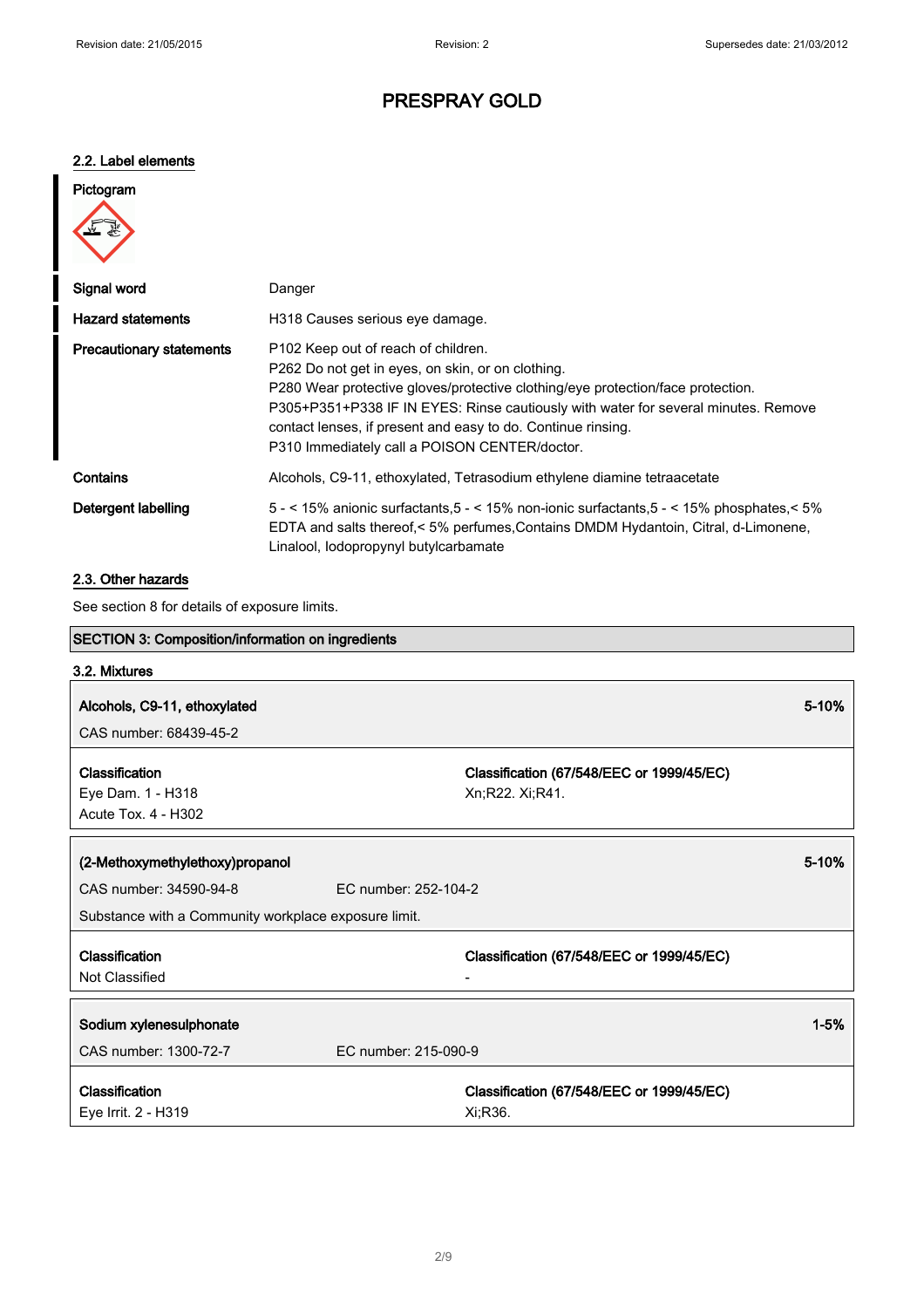| Tetrapotassium pyrophosphate                                        |                                                                                    | $1 - 5%$ |
|---------------------------------------------------------------------|------------------------------------------------------------------------------------|----------|
| CAS number: 7320-34-5                                               | EC number: 230-785-7                                                               |          |
| <b>Classification</b><br>Eye Irrit. 2 - H319                        | Classification (67/548/EEC or 1999/45/EC)<br>Xi:R36.                               |          |
| Tetrasodium ethylene diamine tetraacetate                           |                                                                                    | $1 - 5%$ |
| CAS number: 64-02-8                                                 | EC number: 200-573-9                                                               |          |
| Classification<br>Acute Tox. 4 - H302<br><b>Acute Tox. 4 - H332</b> | Classification (67/548/EEC or 1999/45/EC)<br>Xn:R22 Xi:R41                         |          |
| Eye Dam. 1 - H318                                                   | The Full Text for all R-Phrases and Hazard Statements are Displayed in Section 16. |          |

| <b>SECTION 4: First aid measures</b>                                            |                                                                                                                                                                            |  |
|---------------------------------------------------------------------------------|----------------------------------------------------------------------------------------------------------------------------------------------------------------------------|--|
| 4.1. Description of first aid measures                                          |                                                                                                                                                                            |  |
| Inhalation                                                                      | Move affected person to fresh air at once. Get medical attention if any discomfort continues.                                                                              |  |
| Ingestion                                                                       | Rinse mouth thoroughly with water. Give plenty of water to drink. Never give anything by<br>mouth to an unconscious person. Get medical attention. Do not induce vomiting. |  |
| Skin contact                                                                    | Rinse immediately with plenty of water. Get medical attention if irritation persists after<br>washing.                                                                     |  |
| Eye contact                                                                     | Rinse immediately with plenty of water. Continue to rinse for at least 15 minutes. Get medical<br>attention immediately. Continue to rinse.                                |  |
|                                                                                 | 4.2. Most important symptoms and effects, both acute and delayed                                                                                                           |  |
| Inhalation                                                                      | Irritation of nose, throat and airway. Vapours may cause headache, fatigue, dizziness and<br>nausea.                                                                       |  |
| <b>Skin contact</b>                                                             | Defatting, drying and cracking of skin.                                                                                                                                    |  |
| Eye contact                                                                     | Causes serious eye damage. Irritation and redness, followed by blurred vision.                                                                                             |  |
| 4.3. Indication of any immediate medical attention and special treatment needed |                                                                                                                                                                            |  |
| <b>Specific treatments</b>                                                      | IF IN EYES: Rinse immediately with plenty of water.                                                                                                                        |  |
| <b>SECTION 5: Firefighting measures</b>                                         |                                                                                                                                                                            |  |
| 5.1. Extinguishing media                                                        |                                                                                                                                                                            |  |
| Suitable extinguishing media                                                    | The product is not flammable. Extinguish with the following media: Water spray, dry powder or<br>carbon dioxide.                                                           |  |
| 5.2. Special hazards arising from the substance or mixture                      |                                                                                                                                                                            |  |
| <b>Hazardous combustion</b><br>products                                         | Thermal decomposition or combustion products may include the following substances: Oxides<br>of carbon.                                                                    |  |
| 5.3. Advice for firefighters                                                    |                                                                                                                                                                            |  |
| Special protective equipment<br>for firefighters                                | Wear positive-pressure self-contained breathing apparatus (SCBA) and appropriate protective<br>clothing.                                                                   |  |
| <b>SECTION 6: Accidental release measures</b>                                   |                                                                                                                                                                            |  |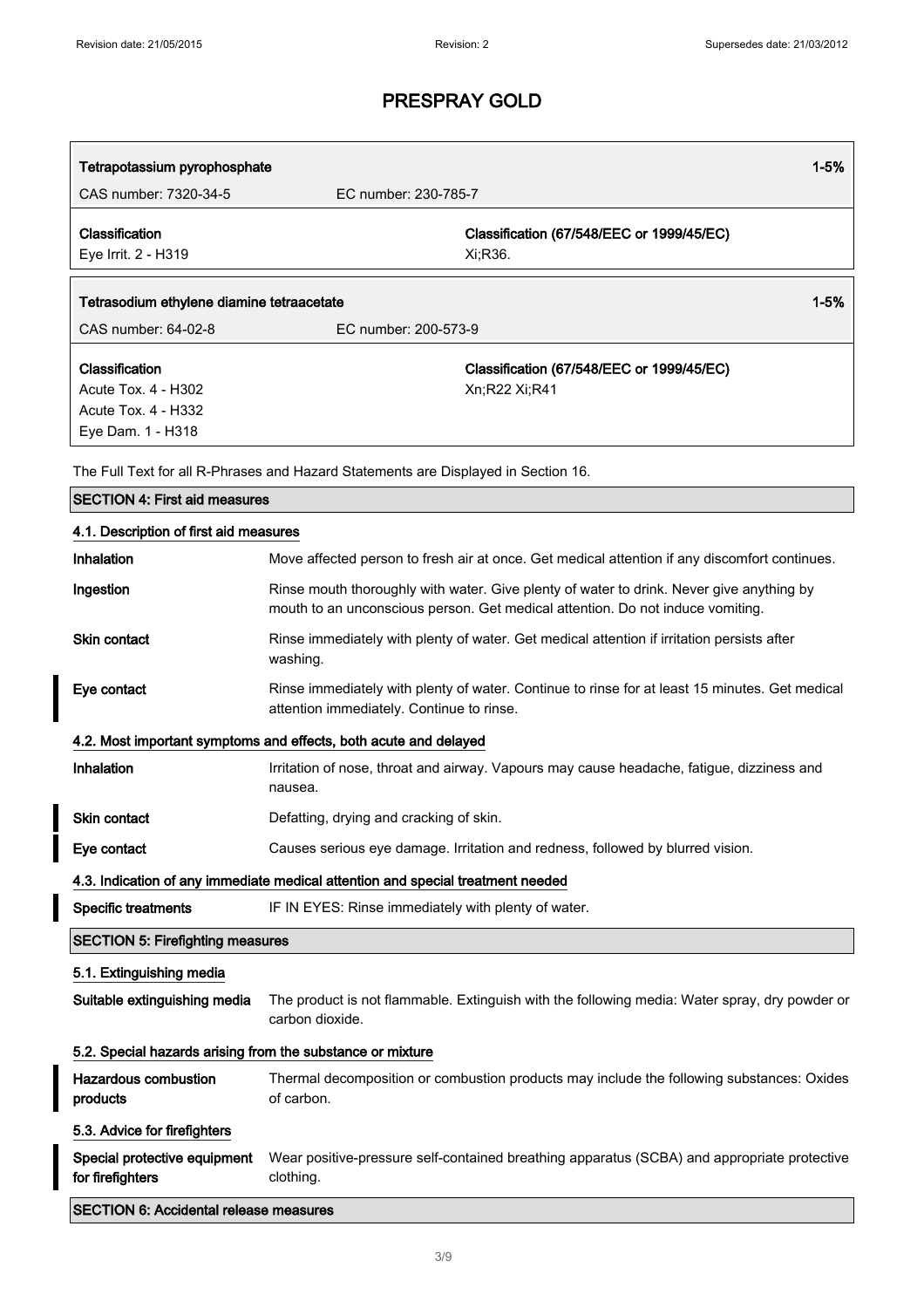| 6.1. Personal precautions, protective equipment and emergency procedures                                                                                              |                                                                                                                                                                                                                                                 |  |
|-----------------------------------------------------------------------------------------------------------------------------------------------------------------------|-------------------------------------------------------------------------------------------------------------------------------------------------------------------------------------------------------------------------------------------------|--|
| <b>Personal precautions</b>                                                                                                                                           | Wear protective clothing as described in Section 8 of this safety data sheet.                                                                                                                                                                   |  |
| 6.2. Environmental precautions                                                                                                                                        |                                                                                                                                                                                                                                                 |  |
| <b>Environmental precautions</b>                                                                                                                                      | Avoid discharge into drains or watercourses or onto the ground.                                                                                                                                                                                 |  |
| 6.3. Methods and material for containment and cleaning up                                                                                                             |                                                                                                                                                                                                                                                 |  |
| Methods for cleaning up                                                                                                                                               | Absorb spillage with non-combustible, absorbent material. Collect and place in suitable waste<br>disposal containers and seal securely.                                                                                                         |  |
| 6.4. Reference to other sections                                                                                                                                      |                                                                                                                                                                                                                                                 |  |
| Reference to other sections                                                                                                                                           | For personal protection, see Section 8. For waste disposal, see Section 13.                                                                                                                                                                     |  |
| <b>SECTION 7: Handling and storage</b>                                                                                                                                |                                                                                                                                                                                                                                                 |  |
| 7.1. Precautions for safe handling                                                                                                                                    |                                                                                                                                                                                                                                                 |  |
| <b>Usage precautions</b>                                                                                                                                              | Avoid contact with eyes. Wear protective clothing as described in Section 8 of this safety data<br>sheet. Wash hands thoroughly after handling. Wash contaminated clothing before reuse. Do<br>not eat, drink or smoke when using this product. |  |
|                                                                                                                                                                       | 7.2. Conditions for safe storage, including any incompatibilities                                                                                                                                                                               |  |
| <b>Storage precautions</b>                                                                                                                                            | Do not store near heat sources or expose to high temperatures. Store in closed original<br>container at temperatures between 5°C and 30°C. Protect from freezing and direct sunlight.<br>Keep out of the reach of children.                     |  |
| 7.3. Specific end use(s)                                                                                                                                              |                                                                                                                                                                                                                                                 |  |
| Specific end use(s)                                                                                                                                                   | The identified uses for this product are detailed in Section 1.2.                                                                                                                                                                               |  |
| <b>SECTION 8: Exposure Controls/personal protection</b>                                                                                                               |                                                                                                                                                                                                                                                 |  |
| 8.1. Control parameters<br>Occupational exposure limits<br>(2-Methoxymethylethoxy)propanol<br>Long-term exposure limit (8-hour TWA): WEL 50 ppm 308 mg/m <sup>3</sup> |                                                                                                                                                                                                                                                 |  |
| Sk<br>WEL = Workplace Exposure Limit<br>$Sk = Can be absorbed through the skin.$                                                                                      |                                                                                                                                                                                                                                                 |  |
| 8.2. Exposure controls                                                                                                                                                |                                                                                                                                                                                                                                                 |  |
| Protective equipment                                                                                                                                                  |                                                                                                                                                                                                                                                 |  |
| Appropriate engineering<br>controls                                                                                                                                   | Provide adequate ventilation.                                                                                                                                                                                                                   |  |
| Eye/face protection                                                                                                                                                   | Side shield safety glasses are recommended when handling concentrate or during spray<br>application.                                                                                                                                            |  |
| Hand protection                                                                                                                                                       | Wear protective gloves. It is recommended that gloves are made of the following material:<br>Nitrile rubber. Protective gloves should be inspected for wear before use and replaced                                                             |  |

regularly in accordance with the manufacturers specifications.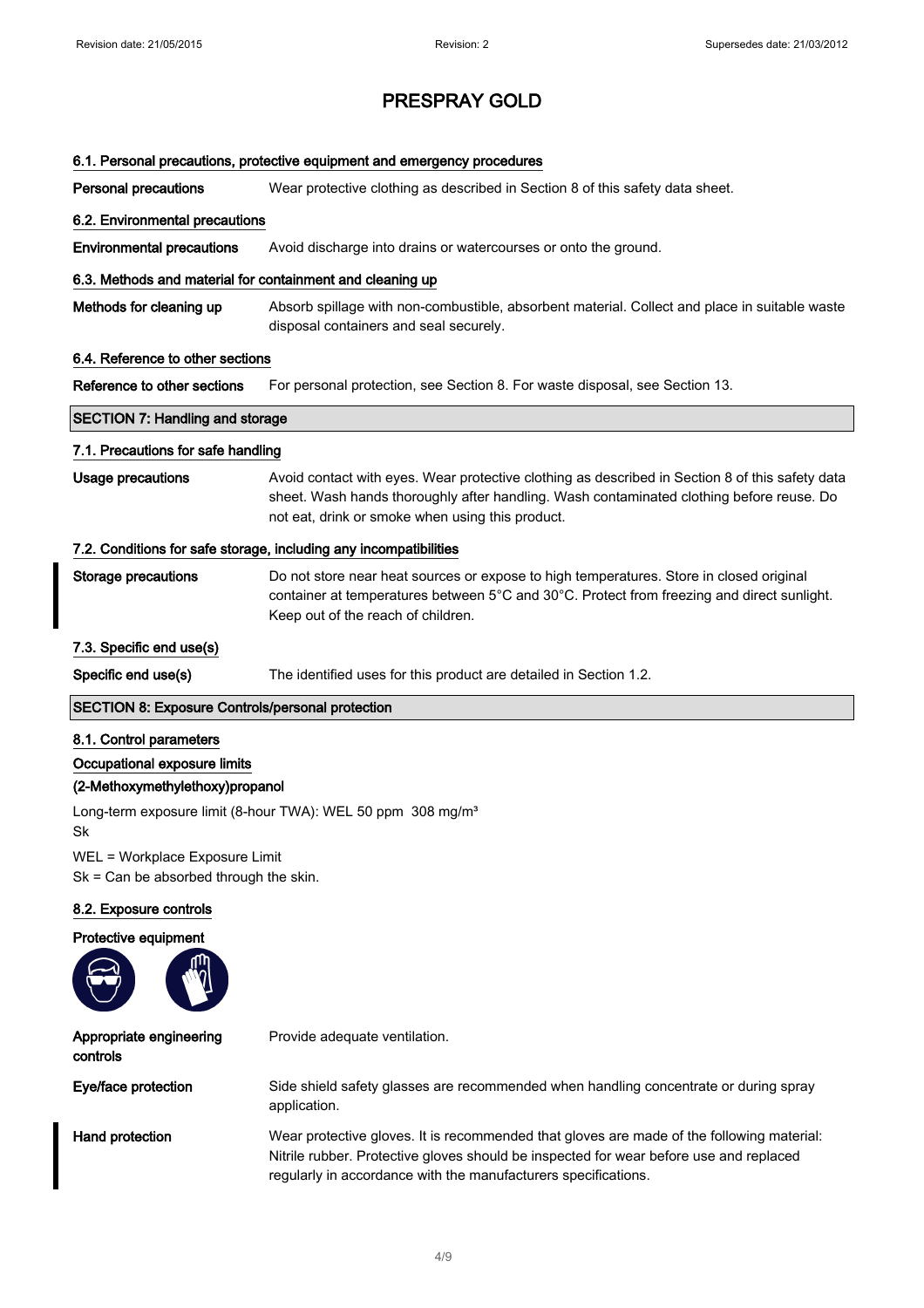| Hygiene measures       | Wash hands thoroughly after handling. Wash contaminated clothing before reuse. Do not eat,<br>drink or smoke when using this product.                                           |
|------------------------|---------------------------------------------------------------------------------------------------------------------------------------------------------------------------------|
| Respiratory protection | For situations where recommended exposure limits may be exceeded or where there is a risk<br>of inhalation of fine spray mists, a suitable respirator face mask is recommended. |

#### SECTION 9: Physical and Chemical Properties

| 9.1. Information on basic physical and chemical properties |                                                                                                                        |  |
|------------------------------------------------------------|------------------------------------------------------------------------------------------------------------------------|--|
| Appearance                                                 | Clear liquid.                                                                                                          |  |
| Colour                                                     | Amber.                                                                                                                 |  |
| Odour                                                      | Floral. Lemon.                                                                                                         |  |
| <b>Odour threshold</b>                                     | Not determined.                                                                                                        |  |
| pH                                                         | pH (concentrated solution): 8 pH (diluted solution): 8                                                                 |  |
| Initial boiling point and range                            | 100°C                                                                                                                  |  |
| <b>Evaporation rate</b>                                    | Not determined.                                                                                                        |  |
| Upper/lower flammability or<br>explosive limits            | Not determined.                                                                                                        |  |
| Vapour density                                             | Not determined.                                                                                                        |  |
| <b>Relative density</b>                                    | 1.09                                                                                                                   |  |
| Solubility(ies)                                            | Soluble in water.                                                                                                      |  |
| <b>Partition coefficient</b>                               | Not determined.                                                                                                        |  |
| Auto-ignition temperature                                  | Not determined.                                                                                                        |  |
| <b>Viscosity</b>                                           | Not determined.                                                                                                        |  |
| <b>Explosive properties</b>                                | Not applicable.                                                                                                        |  |
| <b>Oxidising properties</b>                                | Not applicable.                                                                                                        |  |
| 9.2. Other information                                     |                                                                                                                        |  |
| Other information                                          | None.                                                                                                                  |  |
| <b>SECTION 10: Stability and reactivity</b>                |                                                                                                                        |  |
| 10.1. Reactivity                                           |                                                                                                                        |  |
| Reactivity                                                 | None known.                                                                                                            |  |
| 10.2. Chemical stability                                   |                                                                                                                        |  |
| <b>Stability</b>                                           | Stable at normal ambient temperatures.                                                                                 |  |
| 10.3. Possibility of hazardous reactions                   |                                                                                                                        |  |
| Possibility of hazardous<br>reactions                      | Not determined.                                                                                                        |  |
| 10.4. Conditions to avoid                                  |                                                                                                                        |  |
| <b>Conditions to avoid</b>                                 | Store in closed original container at temperatures between 5°C and 30°C. Protect from<br>freezing and direct sunlight. |  |

10.5. Incompatible materials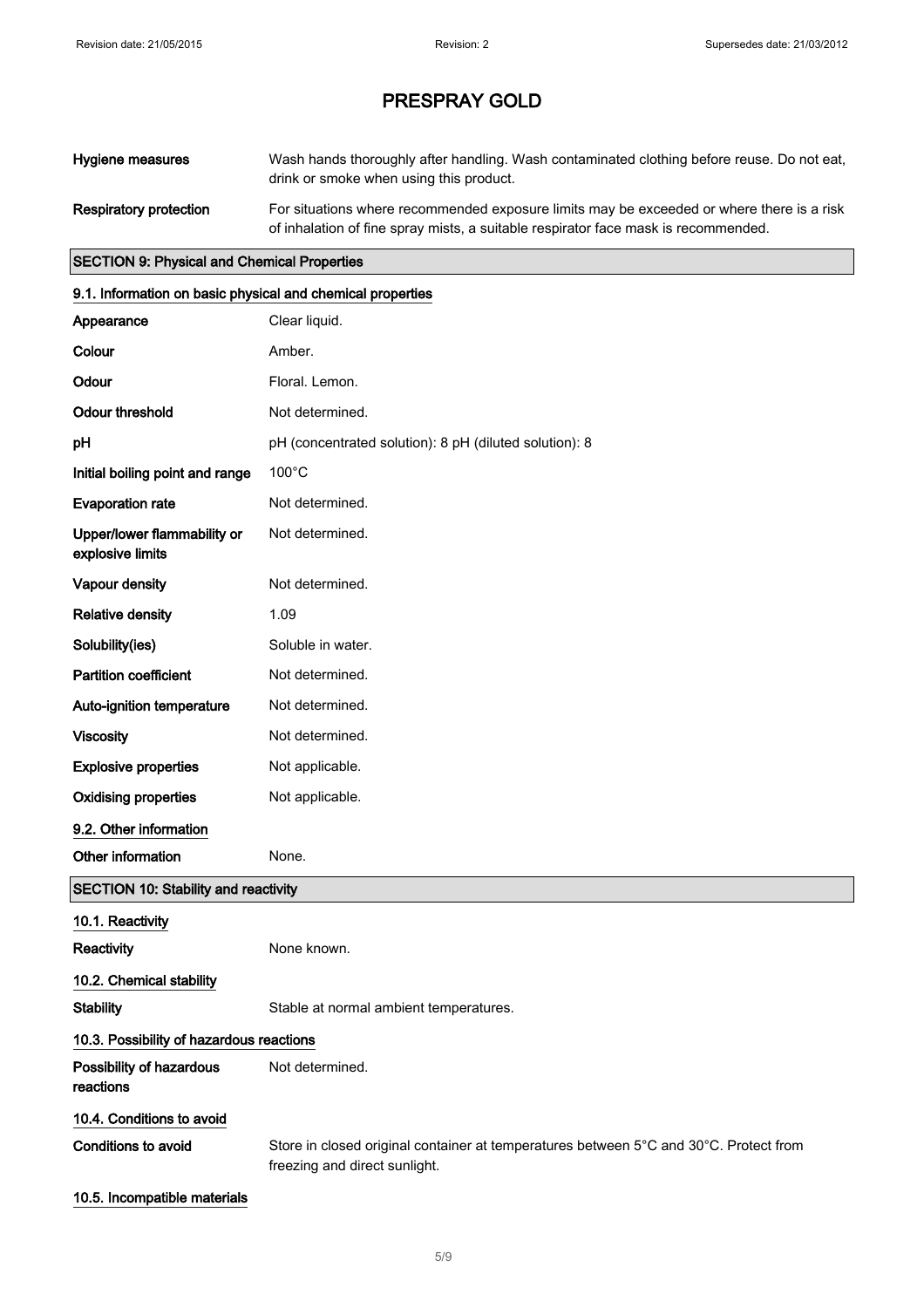I

# PRESPRAY GOLD

### Materials to avoid **Materials**.

#### 10.6. Hazardous decomposition products

| Hazardous decomposition | Thermal decomposition or combustion products may include the following substances: Oxides |
|-------------------------|-------------------------------------------------------------------------------------------|
| products                | of carbon.                                                                                |

# SECTION 11: Toxicological information 11.1. Information on toxicological effects

| <b>Toxicological effects</b>                                                |                                                                | Inhalation May cause nausea, headache, dizziness and intoxication. Excessive inhalation of<br>spray, mist or vapour may cause temporary respiratory irritation. Ingestion may cause:<br>irritation Stomach pain. Nausea, vomiting. Diarrhoea. |
|-----------------------------------------------------------------------------|----------------------------------------------------------------|-----------------------------------------------------------------------------------------------------------------------------------------------------------------------------------------------------------------------------------------------|
| Acute toxicity - oral<br>ATE oral (mg/kg)                                   |                                                                | 5,865.1026393                                                                                                                                                                                                                                 |
| Acute toxicity - inhalation<br><b>ATE inhalation (dusts/mists)</b><br>mg/l) |                                                                | 68.97                                                                                                                                                                                                                                         |
| Skin corrosion/irritation<br>Skin corrosion/irritation                      |                                                                | Prolonged contact may cause redness, irritation and dry skin.                                                                                                                                                                                 |
|                                                                             | Serious eye damage/irritation<br>Serious eye damage/irritation | Causes serious eye damage. Irritation and redness, followed by blurred vision.                                                                                                                                                                |
| <b>Skin sensitisation</b><br><b>Skin sensitisation</b>                      |                                                                | Contains Citral Limonene Linalool                                                                                                                                                                                                             |
| Germ cell mutagenicity<br>Genotoxicity - in vivo                            |                                                                | No effects expected based upon current data.                                                                                                                                                                                                  |
| Carcinogenicity<br>Carcinogenicity                                          |                                                                | No effects expected based upon current data.                                                                                                                                                                                                  |
| Reproductive toxicity                                                       | Reproductive toxicity - fertility                              | No effects expected based upon current data.                                                                                                                                                                                                  |
| Toxicological information on ingredients.                                   |                                                                |                                                                                                                                                                                                                                               |
|                                                                             |                                                                | Alcohols, C9-11, ethoxylated                                                                                                                                                                                                                  |
|                                                                             | Acute toxicity - oral                                          |                                                                                                                                                                                                                                               |
|                                                                             | Acute toxicity oral (LD <sub>50</sub><br>mg/kg)                | 300                                                                                                                                                                                                                                           |
|                                                                             | Acute toxicity - dermal                                        |                                                                                                                                                                                                                                               |
|                                                                             | mg/kg)                                                         | Acute toxicity dermal (LD <sub>50</sub> 2,000                                                                                                                                                                                                 |
|                                                                             |                                                                | (2-Methoxymethylethoxy)propanol                                                                                                                                                                                                               |
|                                                                             | Acute toxicity - oral                                          |                                                                                                                                                                                                                                               |
|                                                                             | Acute toxicity oral (LD <sub>50</sub><br>mg/kg)                | 5,135                                                                                                                                                                                                                                         |
|                                                                             | <b>Species</b>                                                 | Rat                                                                                                                                                                                                                                           |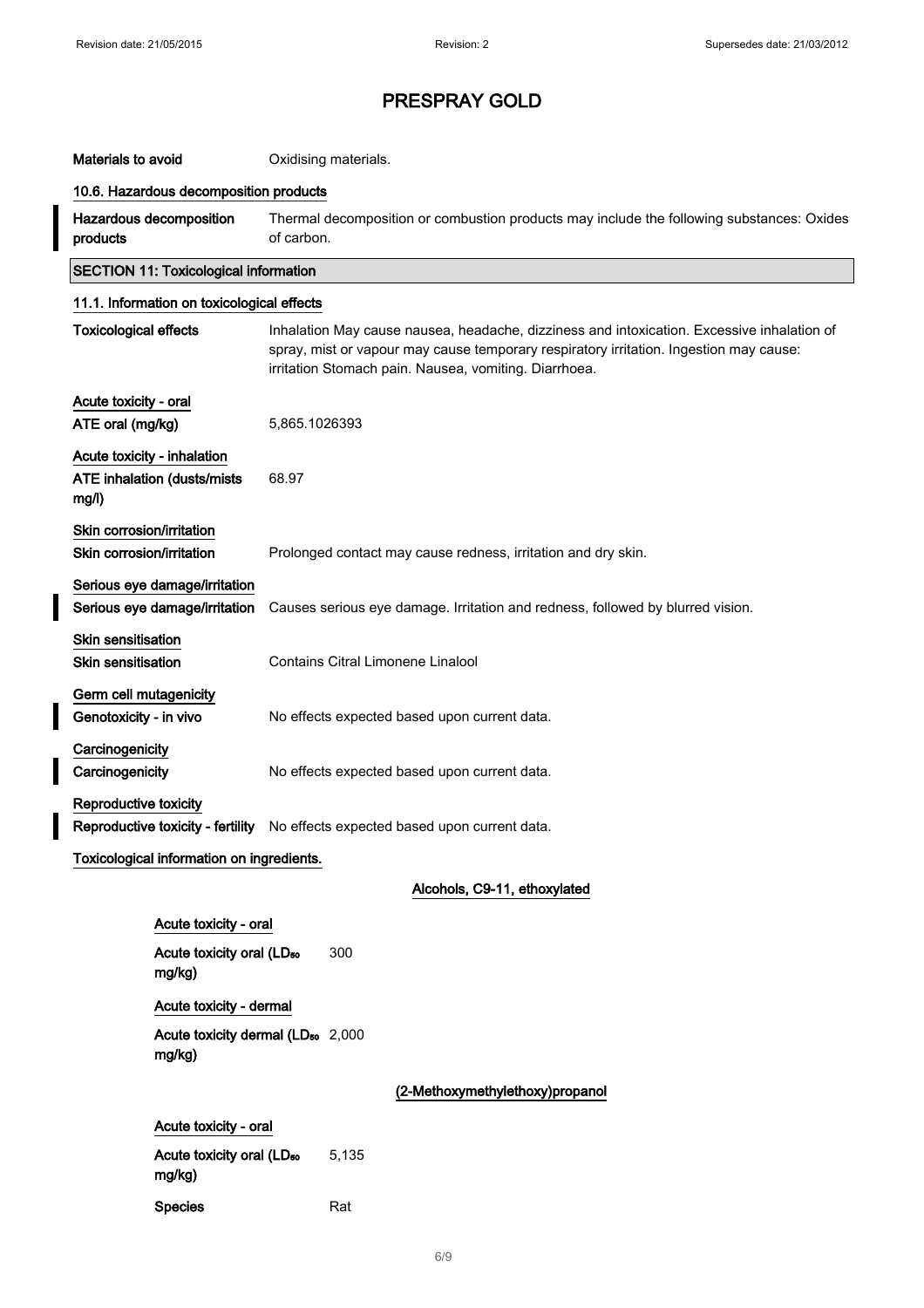# Acute toxicity - dermal

Acute toxicity dermal (LD<sub>50</sub> 20 mg/kg)

#### Species Rabbit

#### SECTION 12: Ecological Information

#### 12.1. Toxicity

#### Ecological information on ingredients.

# Alcohols, C9-11, ethoxylated Acute toxicity - fish  $LC50, >: > 10$  mg/l, Acute toxicity - aquatic invertebrates EC<sub>50</sub>,  $> : 21$  mg/l, Acute toxicity - aquatic plants  $IC_{50}$ ,  $>$ : > 10 mg/l, (2-Methoxymethylethoxy)propanol Acute toxicity - fish LC<sub>50</sub>, 96 hours: >10000 mg/l, Fish Acute toxicity - aquatic invertebrates EC<sub>50</sub>, 48 hours: 1919 mg/l, Daphnia magna Acute toxicity - aquatic plants IC<sub>50</sub>, 72 hours: >969 mg/l, Algae 12.2. Persistence and degradability Persistence and degradability The surfactant(s) contained in this product complies(comply) with the biodegradability criteria as laid down in Regulation (EC) No. 648/2004 on detergents. Data to support this assertion are held at the disposal of the competent authorities of the Member States and will be made available to them at their direct request, or at the request of a detergent manufacturer. Ecological information on ingredients. (2-Methoxymethylethoxy)propanol Chemical oxygen demand 2.02 12.3. Bioaccumulative potential Bioaccumulative potential No data available on bioaccumulation. Partition coefficient Not determined. Ecological information on ingredients. (2-Methoxymethylethoxy)propanol Partition coefficient : -0.35 12.4. Mobility in soil Mobility **Mobility** The product is soluble in water. 12.5. Results of PBT and vPvB assessment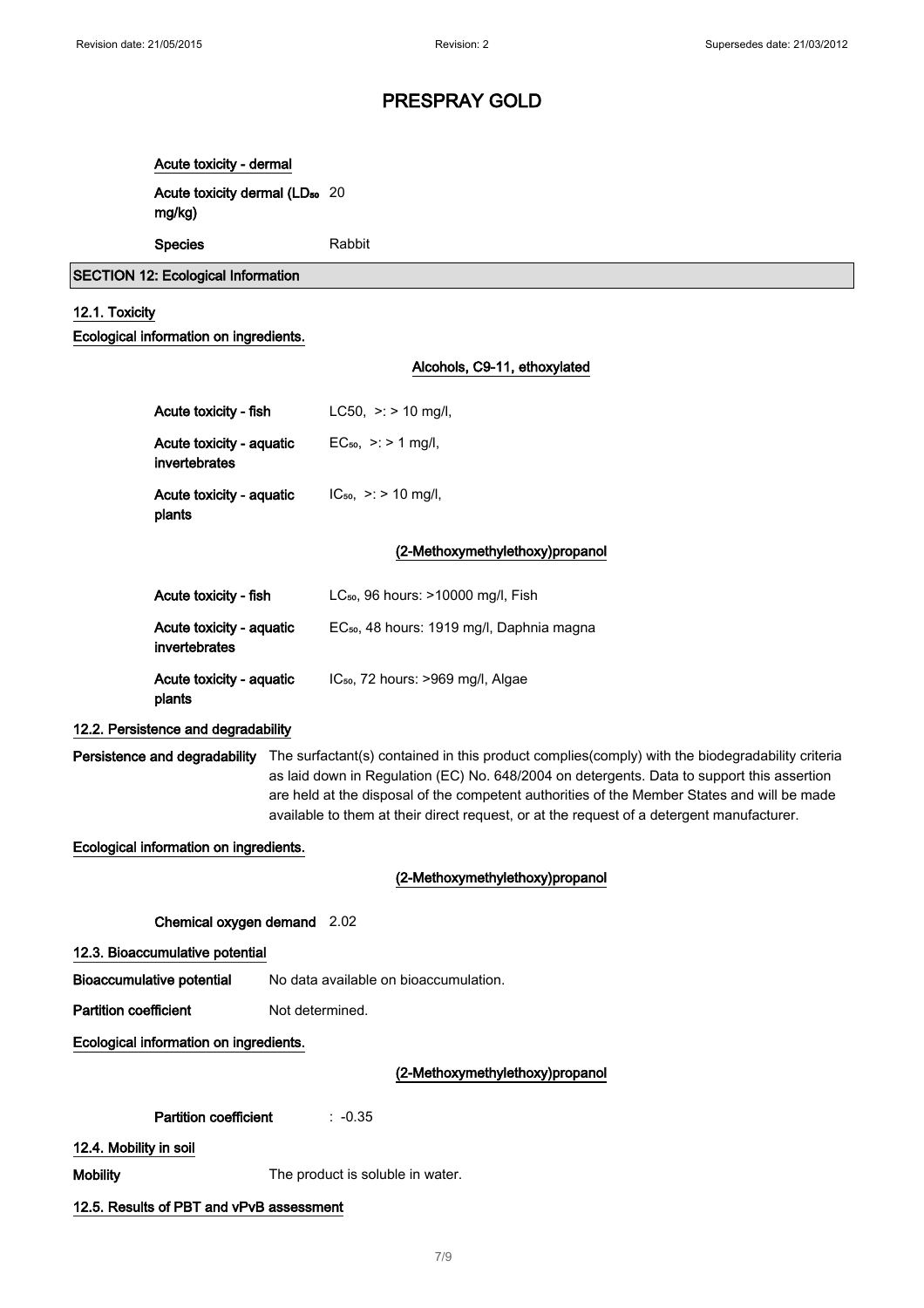$\Bigg]$ 

 $\Bigg]$ 

 $\Bigg]$ 

## PRESPRAY GOLD

| Results of PBT and vPvB<br>assessment                                                                 | This product does not contain any substances classified as PBT or vPvB.                                                                                                                                                                   |
|-------------------------------------------------------------------------------------------------------|-------------------------------------------------------------------------------------------------------------------------------------------------------------------------------------------------------------------------------------------|
| 12.6. Other adverse effects                                                                           |                                                                                                                                                                                                                                           |
| Other adverse effects                                                                                 | None known.                                                                                                                                                                                                                               |
| <b>SECTION 13: Disposal considerations</b>                                                            |                                                                                                                                                                                                                                           |
| 13.1. Waste treatment methods                                                                         |                                                                                                                                                                                                                                           |
| <b>Disposal methods</b>                                                                               | Dispose of waste to licensed waste disposal site in accordance with the requirements of the<br>local Waste Disposal Authority. Empty containers should be rinsed with water then crushed<br>and disposed of at legal waste disposal site. |
| <b>SECTION 14: Transport information</b>                                                              |                                                                                                                                                                                                                                           |
| 14.1. UN number                                                                                       |                                                                                                                                                                                                                                           |
| Not classified for transportation.                                                                    |                                                                                                                                                                                                                                           |
| 14.2. UN proper shipping name                                                                         |                                                                                                                                                                                                                                           |
| 14.3. Transport hazard class(es)                                                                      |                                                                                                                                                                                                                                           |
| None.                                                                                                 |                                                                                                                                                                                                                                           |
| <b>ADR/RID class</b>                                                                                  |                                                                                                                                                                                                                                           |
| <b>IMDG class</b>                                                                                     |                                                                                                                                                                                                                                           |
| 14.4. Packing group                                                                                   |                                                                                                                                                                                                                                           |
| None.                                                                                                 |                                                                                                                                                                                                                                           |
| 14.5. Environmental hazards                                                                           |                                                                                                                                                                                                                                           |
| Environmentally hazardous substance/marine pollutant                                                  |                                                                                                                                                                                                                                           |
| No.                                                                                                   |                                                                                                                                                                                                                                           |
| 14.6. Special precautions for user                                                                    |                                                                                                                                                                                                                                           |
| None.                                                                                                 |                                                                                                                                                                                                                                           |
|                                                                                                       | 14.7. Transport in bulk according to Annex II of MARPOL73/78 and the IBC Code                                                                                                                                                             |
| <b>Transport in bulk according to</b> Not applicable.<br>Annex II of MARPOL 73/78<br>and the IBC Code |                                                                                                                                                                                                                                           |
| <b>SECTION 15: Regulatory information</b>                                                             |                                                                                                                                                                                                                                           |
|                                                                                                       | 15.1. Safety, health and environmental regulations/legislation specific for the substance or mixture                                                                                                                                      |
| National regulations                                                                                  | The Control of Substances Hazardous to Health Regulations 2002 (SI 2002 No. 2677) (as<br>amended).<br>The Chemicals (Hazard Information and Packaging for Supply) Regulations 2009 (SI 2009<br>No. 716).                                  |

EU legislation Regulation (EC) No 1907/2006 of the European Parliament and of the Council of 18 December 2006 concerning the Registration, Evaluation, Authorisation and Restriction of Chemicals (REACH) (as amended). Regulation (EC) No 1272/2008 of the European Parliament and of the Council of 16 December 2008 on classification, labelling and packaging of substances and mixtures (as amended).

#### 15.2. Chemical safety assessment